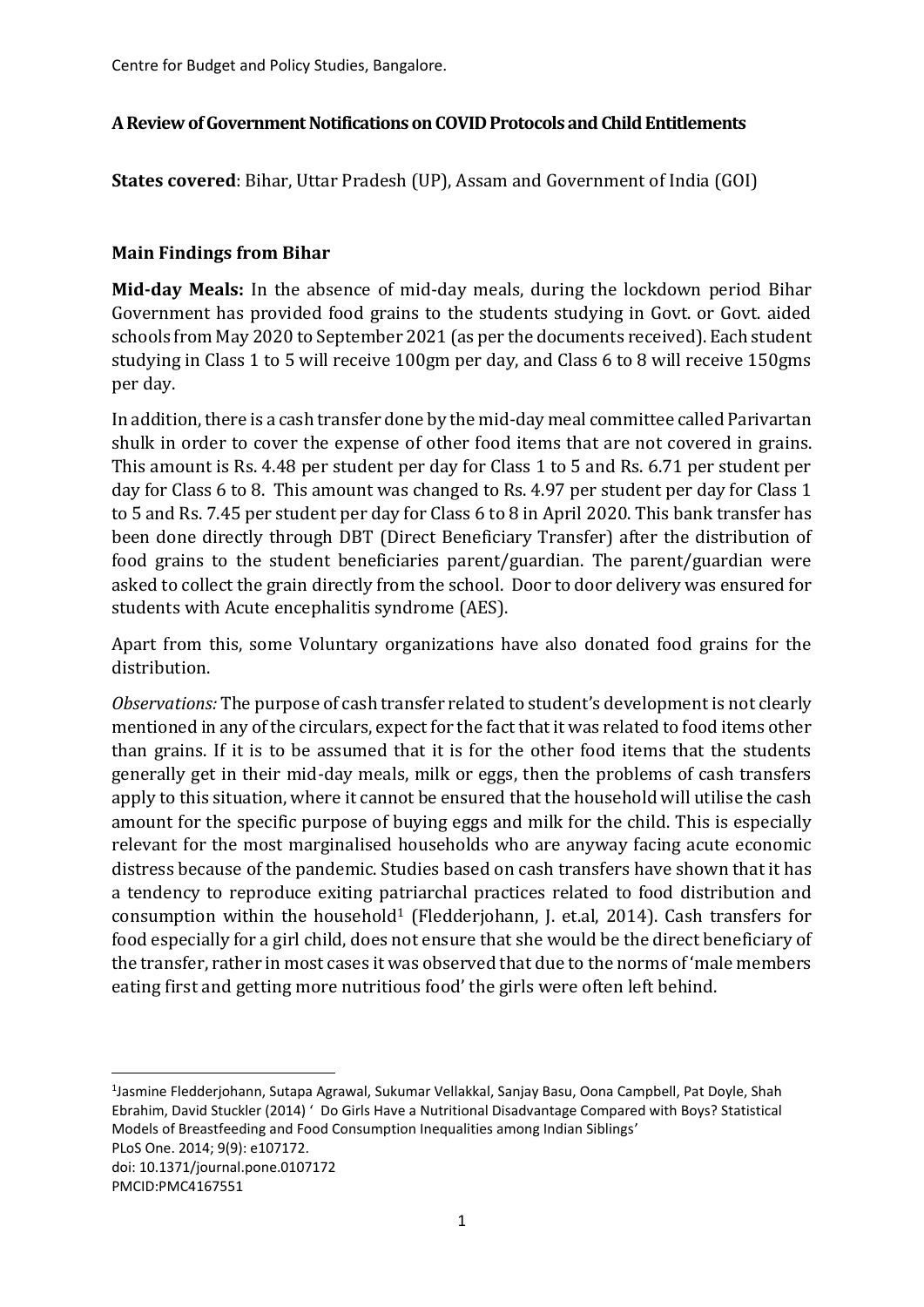**Child Entitlements:** School books were distributed for Classes 1 to 8. The CRC and BRC were responsible for setting up the book stalls. The stalls were set up at the village level.

*Observation:* It was good to note that Bihar has moved away from DBT for books to setting up of stalls at the village level. But it is not known if this move was valid only for the pandemic period, or the transition is applicable to non-pandemic years also.

**Covid preventive measures**: The students were given washable cloth masks before the reopening of schools. Schools also organised vaccination drives, where eligible members (18 years and above) were encouraged to take the vaccine.

**Measures for safe school re-opening**: Sanitization of all schools were undertaken by the state. 50 % attendance of students was ensured on alternate days in order to avoid over-crowding of schools. Handwashing facilities, digital thermometer and cleanliness needs to be ensured. The availability of a doctor should be ensured. Redefining the leave policy. - If there are students demanding leave due to fever then it should be flexible, the calendars should be planned according to exam dates. Mandatory wearing of mask, not exchanging each other's mask, instruction should be given to not touch face. Street vendors should not be allowed inside the school premises to sell their products, students should be asked to bring food from home. Proper evacuation of students going out separate buses, proper sanitization, thermal screening, no one shall be allowed without mask, 40-70 % strength in bus.

**Addressing learning loss:** A three-month bridge course was announced before reopening of schools in 2021. A re-enrolment of all students was undertaken before school re-opening to ensure that all enrolled students participated in the bridge course.

*Observations:* The learning loss for students during the school closure has been immense and compounding. The loss is not just in terms of grade level competencies, but also related to forgetting previously learnt concepts. Therefore, addressing learning loss, needs more time and effort and cannot be covered in a three-month bridge course. It should also be noted that since students have varied competencies, their learning loss is also not the same and therefore calibrated measures to assess learning loss need to be undertaken by the state. In this process, it becomes critical to train teachers in assessing loss and executing the bridging of losses through their classroom processes.

**Others**: Restructuring of the School Education Committee in the Schools, where the restructuring of the committee has been kept on hold due to COVID situation and the orders have been given to continue the functioning of the existing committee. Reconstructing the newly created Schools which don't have proper building, an order was issued to rebuild the schools that were not built properly. Lastly, there was also an approval and grant release letter regarding the girl child promotion for Rs. 40 crores.

*Observations:* There was no mention of how the students and teachers access the online education, the process and challenges faced. It was unclear how the students were accessing these services, considering the digital divide which strongly intersects with the social and economic divide in the country.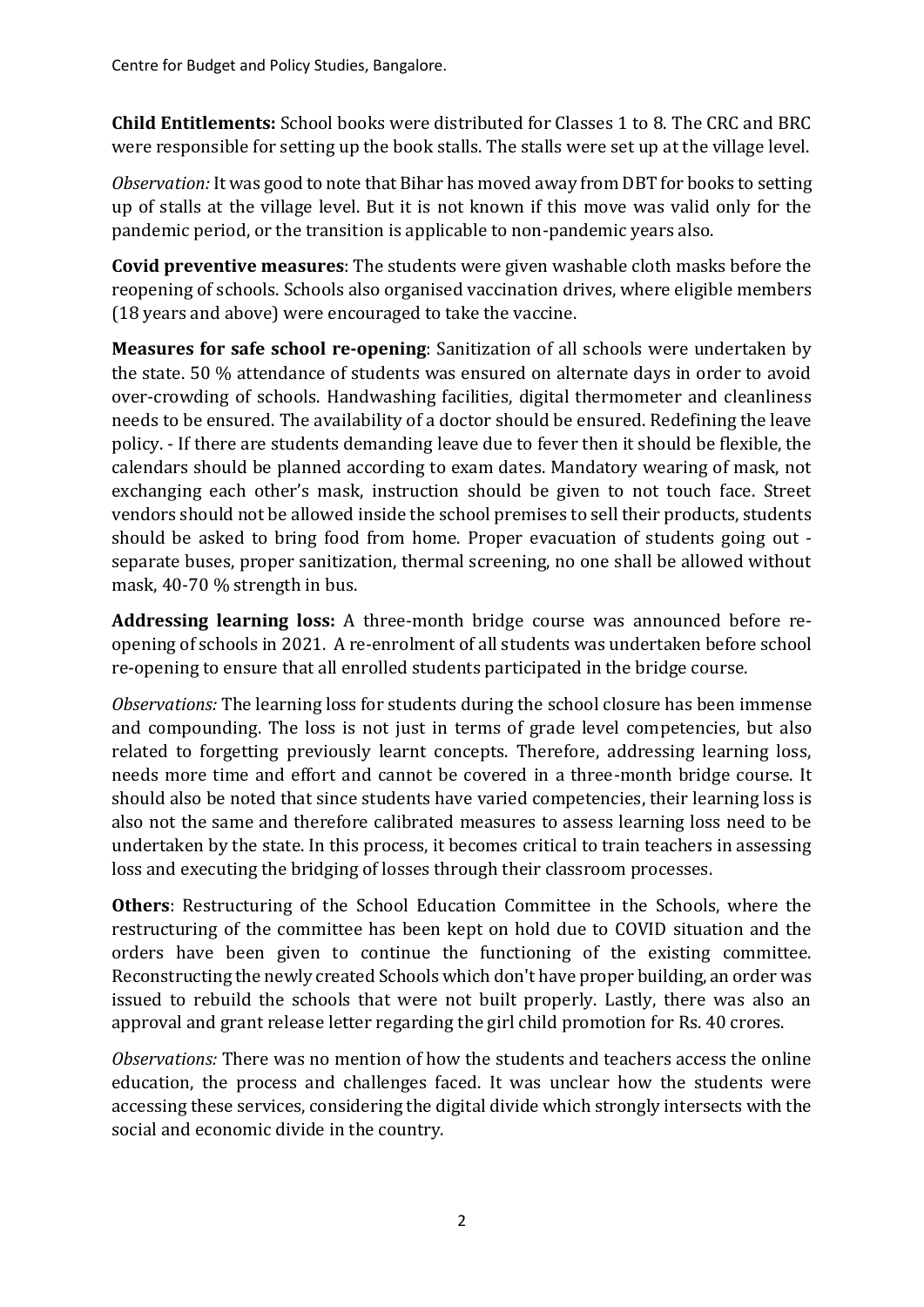Centre for Budget and Policy Studies, Bangalore.

## **Main Findings from Uttar Pradesh (UP)**

**Mid-day Meals:** There is no notification related to the Mid-day meal scheme.

**Child Entitlements:** The UP Government has given uniforms and shoes to students studying in Class 1 to 8 in the month of April, 2020.

**Other:** The notifications have mentioned about postponing the exams till May 2021 in April 2021. School fees have been collected from the students as the online classes were running, and the families in distress or facing difficulties were allowed to pay the fees in instalments, only tuition fees was collected, and therefore fees for computer classes, libraries, annual function and so on were not collected.

**Online learning -** WhatsApp groups were made to establish e learning platforms for students and teachers.

*Observations:* No mention of MDM. There was no mention of how the students and teachers access the online education, the process and challenges faced. It was unclear how the students were accessing these services, considering the digital divide which strongly intersects with the social and economic divide in the country. No mention of measures for safe school re-opening and bridging of learning loss.

### **Main Findings from Assam**

**Mid-Day Meals:** An order issued on 28-12-2020 mentioned that, for elementary classes, mid-day meals are to be provided. In the same order, it is mentioned that the Head of the Institution will ensure that the cook gets a COVID test before cooking.

#### **Child Entitlements:** Missing

**Online Learning:** For Higher Educational Institutions, formal online classes were encouraged. A notification mentions that online education must be made available from pre-primary level to university level, including for hostels and coaching institutions.

**COVID protocols pertaining to educational institutions:** There was a distinction made between districts that have touched a 100 mark in terms of COVID cases and other that have not. In districts that have touched the 100-mark, 50% attendance in educational institutions was to be followed, no residential hostels were allowed to function, female teaching and non-teaching staff who were either pregnant or with children below the age of 5 were exempt from attending schools and educational institutions. Multiple strategies were used as protocols, which include classes on alternate days, attendance is not made compulsory but on parental consent, residential hostels will be closed, etc. Under General Guidelines, Covid Protocols like Social Distancing, Sanitization of institutions, early response to detection of COVID cases were mentioned.

**Others:** A few orders issued at specific points of time wherein COVID cases were high in the state of Assam state measures pertaining to night curfews, containment zones, closure of educational institutions, prohibition of inter district movement, functioning of offices, wearing masks, prohibition of public gatherings, etc.